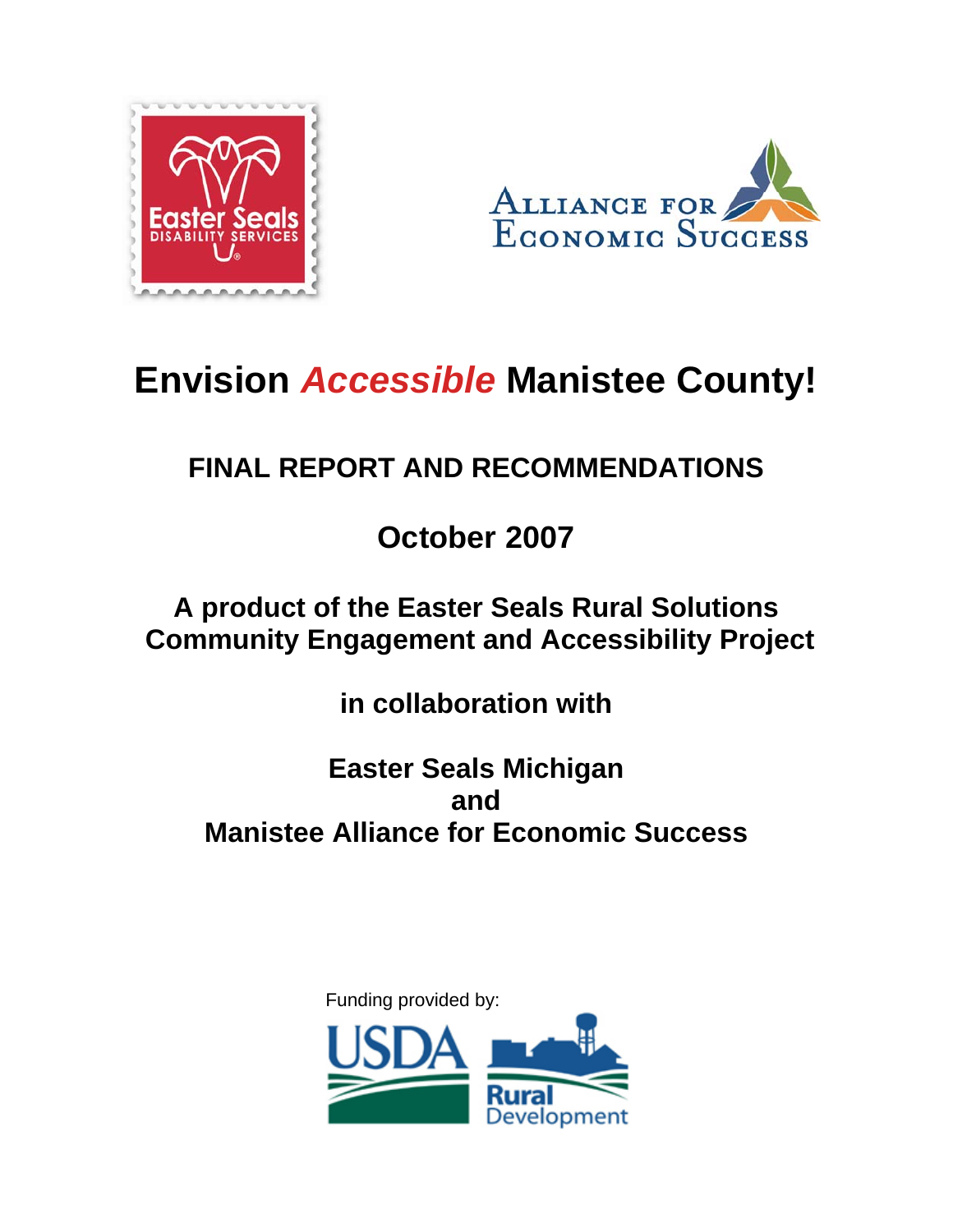

**Main Street Arch Manistee, Michigan** 

#### **BACKGROUND**

In January 2007, Easter Seals headquarters and Easter Seals Michigan staff selected Manistee, Michigan as the second site in the nation in which to pilot test and refine a model for a rural community engagement and accessibility project. This project was funded by a grant from the USDA Office of Rural Development. The project goal was to engage the community in developing an action plan for addressing the needs and inclusion of people with disabilities county-wide. Easter Seals selected Manistee County for a variety of reasons, including

- $\bullet$  the modest population (Manistee city approx. 6700+; Manistee county approx. 25,000),
- ◆ 2006 completion of a 16-month visioning process called Envision Manistee County that involved over 700 people,
- ♦ leaders who are looking for ways to increase the community's economic base, including capitalizing on its unique location as a tourist destination,
- ♦ the community's efforts to begin making parts of the town and county physically accessible to people with limited mobility,
- $\bullet$  the fine hospital and clinic system in place, and
- ♦ Easter Seals Michigan's desire to find a way to reach people in rural communities across the state that could benefit from its services.

#### **METHODOLOGY**

The Easter Seals headquarters and Easter Seals Michigan staff collaborated with the newly re-engineered Alliance for Economic Success (AES) to facilitate the project. Community leaders and residents, including those with disabilities, were contacted by telephone and invited to an introductory meeting. The group was informed about the project and its goals and encouraged to participate. Over the course of the project, approximately 65 people were involved in some way. A core group of about 35 participated in a series of four meetings over a ten-month period between January and October 2007. An asset-based community development approach was used to frame the project activities. During that time they developed a plan for making the community a welcoming and accessible place for all people, including those with disabilities and chronic health conditions.

Similar to those used in the county-wide visioning effort, workgroups were formed in each of six areas of focus (i.e., education, employment, health, housing, recreation/social, and transportation) to: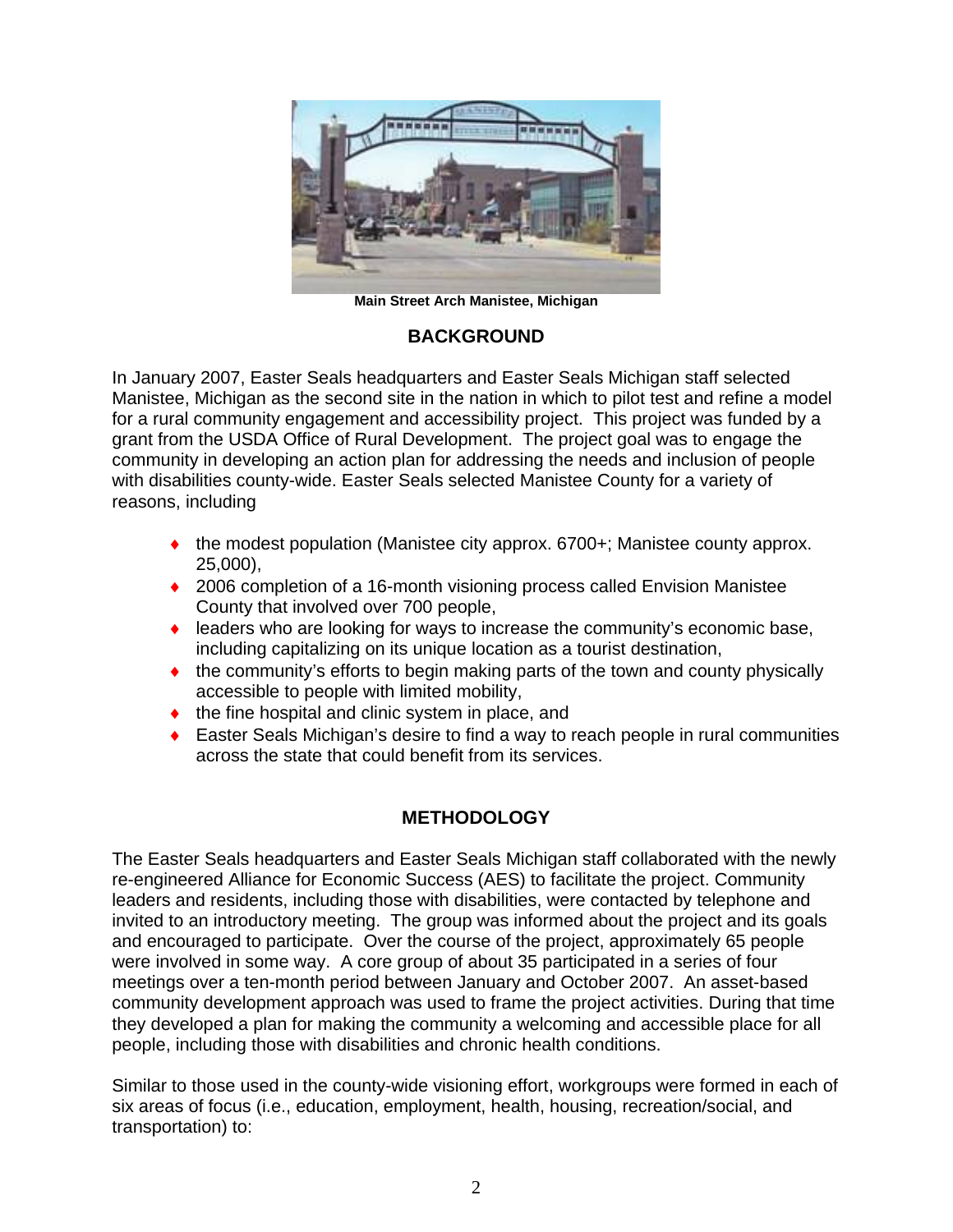- ♦ define barriers, issues, and needs related to universal access,
- $\bullet$  establish priorities for initiating universal access based upon Envision Manistee County priorities and work group discussions, and
- ◆ develop recommendations and action plans for the County to respond to universal access needs

#### **INDIVIDUAL & ORGANIZATIONAL PARTICIPATION**

Approximately 65 individuals participated in the process. The organizations represented by participants included:

Alliance for Economic Success (formerly Manistee Economic Development Office) City of Manistee Lake Michigan Broadcasting Manistee Area Chamber of Commerce Manistee-Benzie Community Mental Health Manistee County Community Foundation Manistee County Council on Aging Manistee County District Health Department #10 Manistee County Transportation Manistee High School Manistee Intermediate School District Michigan Department of Human Services Michigan State University Extension Michigan Works! West Shore Medical Center



J. Cocciolone, President & CEO Easter Seals Michigan, leads final phase one project discussion.

#### **SPECIAL NEEDS AND ISSUES**

Rural, economically depressed areas, such as Manistee County, face challenges in the delivery of services for individuals who have disabilities, including:

- ♦ Programs and services are often not readily accessible or available.
- ♦ Private and public resources to provide the diversity of programs and services usually available in more urbanized and/or more affluent areas are absent.
- ♦ The number of older adults who have disabilities and chronic health conditions and require support services to maintain their independence is often well above the state urban norm. This is true of Manistee County.
- ♦ Programs for local residents affected by such issues as homelessness, substance abuse, and domestic violence often take priority over programs and services emphasizing universal access, education, and awareness aimed at helping local residents with disabilities.
- ♦ Health care costs that are often not fully reimbursed, which may be due in part to the large number of low-income residents' lack of health insurance, make expansion and delivery of health care services difficult for both the county and the individuals.
- ♦ Transportation options are often limited, distances to services long, and available vehicles are not accessible for someone using a wheelchair.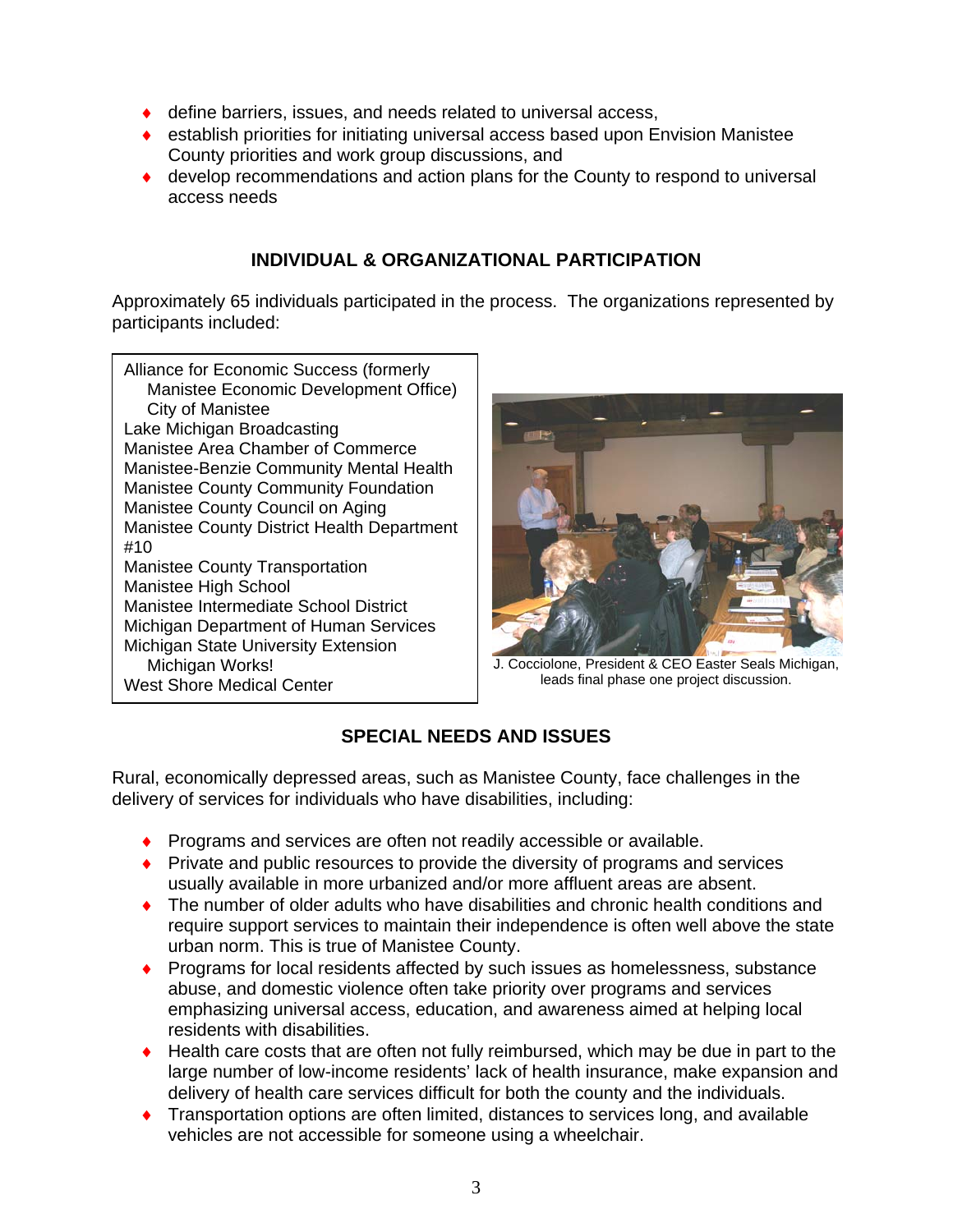#### **OPPORTUNITIES**

While economically depressed rural areas like Manistee County present challenges that are unique and different from more urban areas, they also present clear opportunities. Opportunities Manistee County holds include the following.

- $\bullet$  The county's modest population (approx. 25,000), makes it easier to inform its residents about challenges and issues of concern to the community. And if the community becomes focused, mobilized, and engaged in formulating the solutions, significant progress can be made relatively quickly.
- ♦ The county's natural resources are remarkable assets and could be leveraged for economic development by establishing universally accessible recreation and tourism initiatives.
- $\bullet$  The county's size also makes it possible through a variety of means, including local and state programs and volunteer efforts, to inventory and address significant barriers and issues people with disabilities face.



#### **RECOMMENDATIONS**

Four primary recommendations were defined as a result of the "Envision *Accessible* Manistee County!" initiative.

- *1.* **INCREASE UNDERSTANDING.** *Increase community awareness of and education about disabilities and disability issues.*
- *2.* **CREATE SOLUTIONS.** *Better identify education, employment, health, housing, recreation, and transportation needs of children and adults with disabilities and create solutions to meet them.*
- *3.* **FORM PARTNERSHIPS.** *Work to establish community partnerships to support children and adults with disabilities.*
- *4.* **PROMOTE A VISION.** *Become known as a destination accessible to everyone.*

#### **ACTION PLANS**

**Recommendation 1:** *Increase community awareness of and education about disabilities and disability issues.*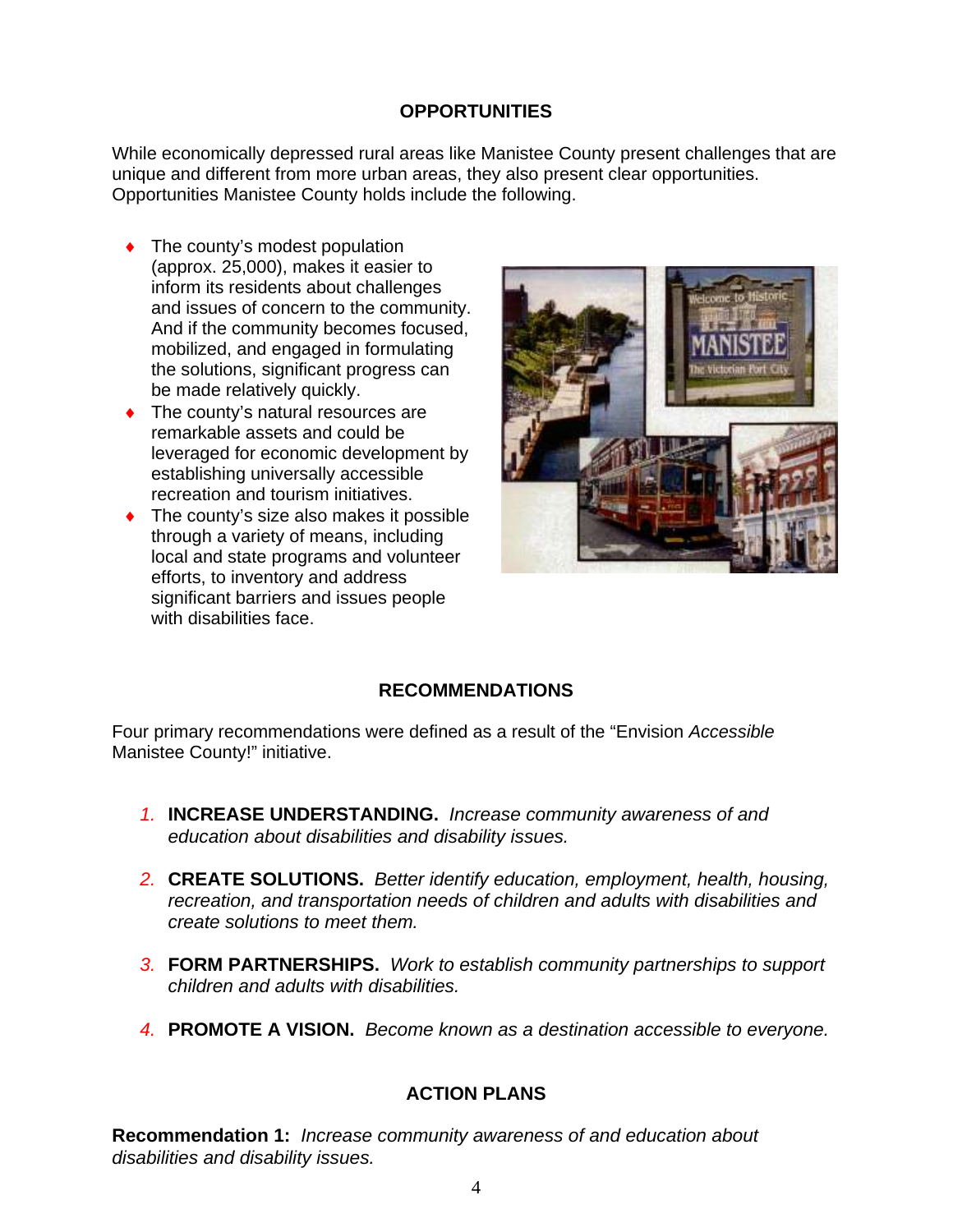#### **Workgroup Findings**

Education:

♦ A general lack of awareness about disabilities and disability issues exists among students and faculty throughout the school system.

Employment:

- $\bullet$  Employers are fearful about hiring someone with a disability due to potential liabilities and ADA requirements. The fear may be based on a lack of knowledge about the law.
- ♦ Access to work opportunities is sometimes hampered by lack of transportation and limited accommodations within the work environment.

Health:

♦ In general, rural residents and health professionals in the area lack information concerning services available to individuals with disabilities, service and program eligibility among people who are underinsured, and programs currently available at various agencies.

Housing:

- ♦ The community (including realtors, builders, contractors, developers, city planners, and the general public) needs to be educated on what constitutes an accessible home and the kinds of in-home accommodations and accessible features that are available to meet the needs of someone with disabilities and/or chronic health condition.
- ◆ Need for more accessible housing in general.
- $\bullet$  Realtors need to know that there is a market for resale of accessible homes.
- ♦ People with disabilities need help identifying accessible living options.

Recreation:

♦ The entire community's awareness needs to be raised around universal accessibility, particularly as the county moves forward with initiatives like the County-wide Recreation Plan.

Transportation:

♦ Manistee County Transportation is an excellent resource but has very limited capabilities because of funding constraints. Additional services needed include: increased area of coverage, longer hours of daily service, and weekend operations.

#### **Workgroup Recommended Actions**

- $\triangleright$  Implement the 2-1-1 system to provide a "911-like" system for people with disabilities to find and access programs and services that will meet their needs. *Progress to Date:*  This program is now being developed through the United Way of Manistee County with grant support from the Manistee County Community Foundation.
- ¾ Construct a universally accessible model home in Manistee through *Habitat for Humanity* that can serve as a community prototype of housing that meets the needs of people with disabilities and chronic health conditions.
- $\triangleright$  Implement an anti-bullying initiative to increase awareness about disabilities and combat bullying directed at those with disabilities. *Progress to Date:* This program is now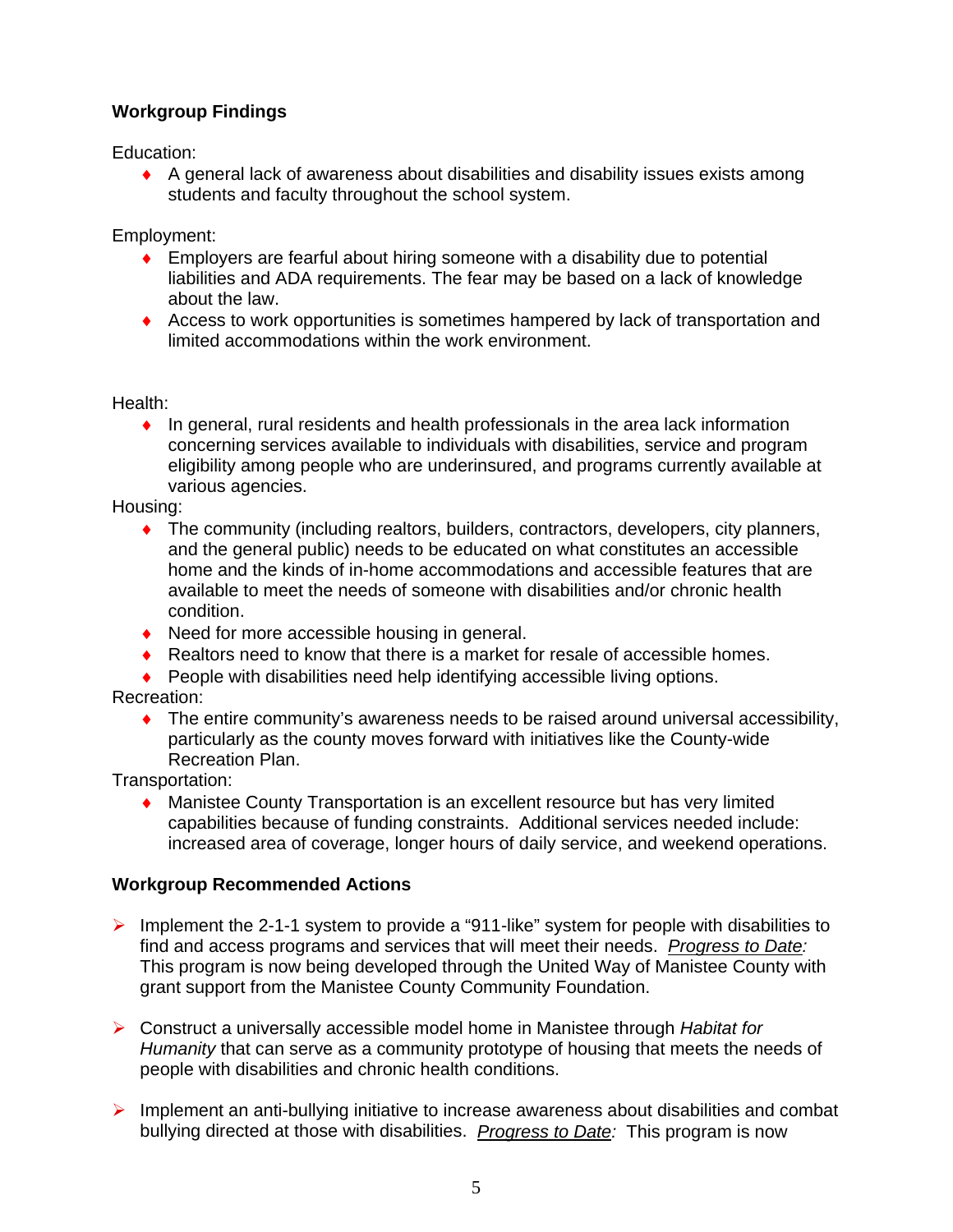underway in Manistee Area Public Schools, funded by the Manistee County Community Foundation.

 $\triangleright$  Utilize local media, such as the News Advocate, radio, and Channel 2, to increase communication and awareness surrounding the Envision *Accessible* Manistee County! initiative.

**Recommendation 2:** *Better identify education, employment, health, housing, recreation, and transportation needs of and solutions for children and adults with disabilities.* 

#### **Workgroup Findings**

Education:

 $\bullet$  School to work transitions need to be strengthened for children with disabilities; a specific avenue discussed was community involvement and partnerships with local businesses.

Employment:

- ♦ People with disabilities need to learn about the Michigan Works! office and be encouraged to make use of opportunities available through it.
- ♦ Employers are fearful about hiring someone with a disability due to potential liabilities and ADA requirements. The fear may be based on a lack of knowledge about the law.
- ♦ Access to work opportunities is sometimes hampered by lack of transportation and limited accommodations within the work environment.
- ♦ Although most people could benefit from help in developing good interviewing skills, testing skills, and job search support, for people with disabilities such assistance is often critical to their success in finding and maintaining a job.

Health:

 $\bullet$  Many individuals with disabilities lack information on the services for which they are eligible. In addition, however, many agencies are unknowledgeable about the services their customers with disabilities really need and how best to provide the service or help the customers find them.

Housing:

 $\bullet$  While the workgroup suspects, based on the personal experience of some members, there is a serious need for accessible housing in the county, a formal survey needs to be conducted to identify the market and specific needs of that market so that ways to meet the needs can be identified and implemented.

Recreation:

♦ Recreational needs of and opportunities for children and adults with disabilities must be identified and incorporated into the County-wide Recreation Plan.

#### **Workgroup Recommended Actions**

 $\triangleright$  As part of its re-engineering, the Human Services Collaboration Body (HSCB) of Manistee County should establish a strategic plan among participating organizations for responding to unmet needs of county residents with disabilities. *Progress To Date:* The HSCB group currently has a strategic planning effort underway.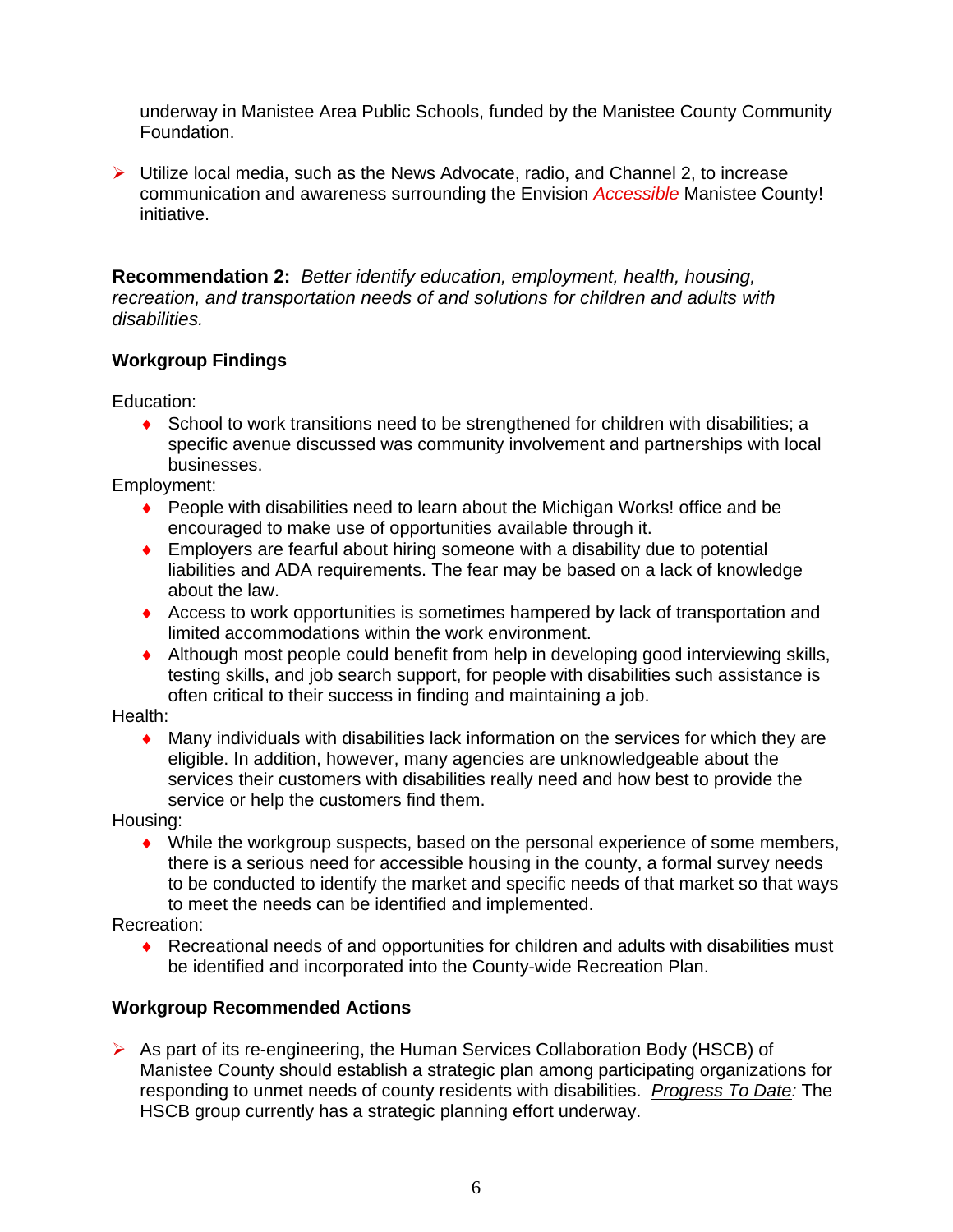- $\triangleright$  The HSCB, through its partnership of organizations, should more specifically define what appears to be a high rate of autism in the county so that Easter Seals can determine whether, and in what capacity, placement of an autism specialist and/or some form of autism services is desired and feasible. *Progress To Date*: Easter Seals Michigan is currently conducting an inventory throughout counties in Michigan of needs related to children and adults who have autism spectrum disorders. Manistee county is part of that inventory and should a need be demonstrated here, funding for placement of programs will be further sought.
- $\triangleright$  As a part of the County-wide Recreation Plan, an inventory needs to be conducted of the current opportunities for accessible recreation and the viability of those opportunities. *Progress To Date:* Development of the County-wide Recreation Plan has recently started and will take place throughout Fall 2007 and early Winter 2008. The Easter Seals Access to Freshwater Grant has been awarded to the Manistee County Community Foundation as a continuation of the Envision *Accessible* Manistee County! Rural Solutions project. The funds will support a significant part of efforts to identify and seek opportunities to make Manistee a premiere destination for accessible recreation.
- $\triangleright$  Explore accessible housing options, including a definition of what a truly accessible housing option is and develop an inventory of accessible living options in Manistee County.
- $\triangleright$  Develop co-operative learning opportunities within Manistee County for students with disabilities. This is intended to build upon the program already in place by the Manistee Intermediate School District.

**Recommendation 3:** *Work to establish community partnerships to support children and adults with disabilities.* 

#### **Workgroup Findings**

Education:

♦ Collaborative/Community based instruction, particularly for students with disabilities, would serve many purposes: ease the school to work transition for students, help students gain needed real-world experience, get the community involved with the schools, improve employer's understanding about disability issues (as mentioned in Employment subgroup).

Employment:

♦ Although most people could benefit from help in developing good interviewing skills, testing skills, and job search support, for people with disabilities such assistance is often critical to their success in finding and maintaining a job. This fact provides a great opportunity to find an organization or individual that could partner with schools and disability service providers to provide such training.

Health:

 $\bullet$  There is a lack of funds for special needs and the process to get such funds can be demeaning and difficult. Discussions surrounded finding and making available local funds that are easier to access.

Housing:

♦ Construction of a universally accessible model home in Manistee could be used to increase public awareness of the housing needs of people with disabilities and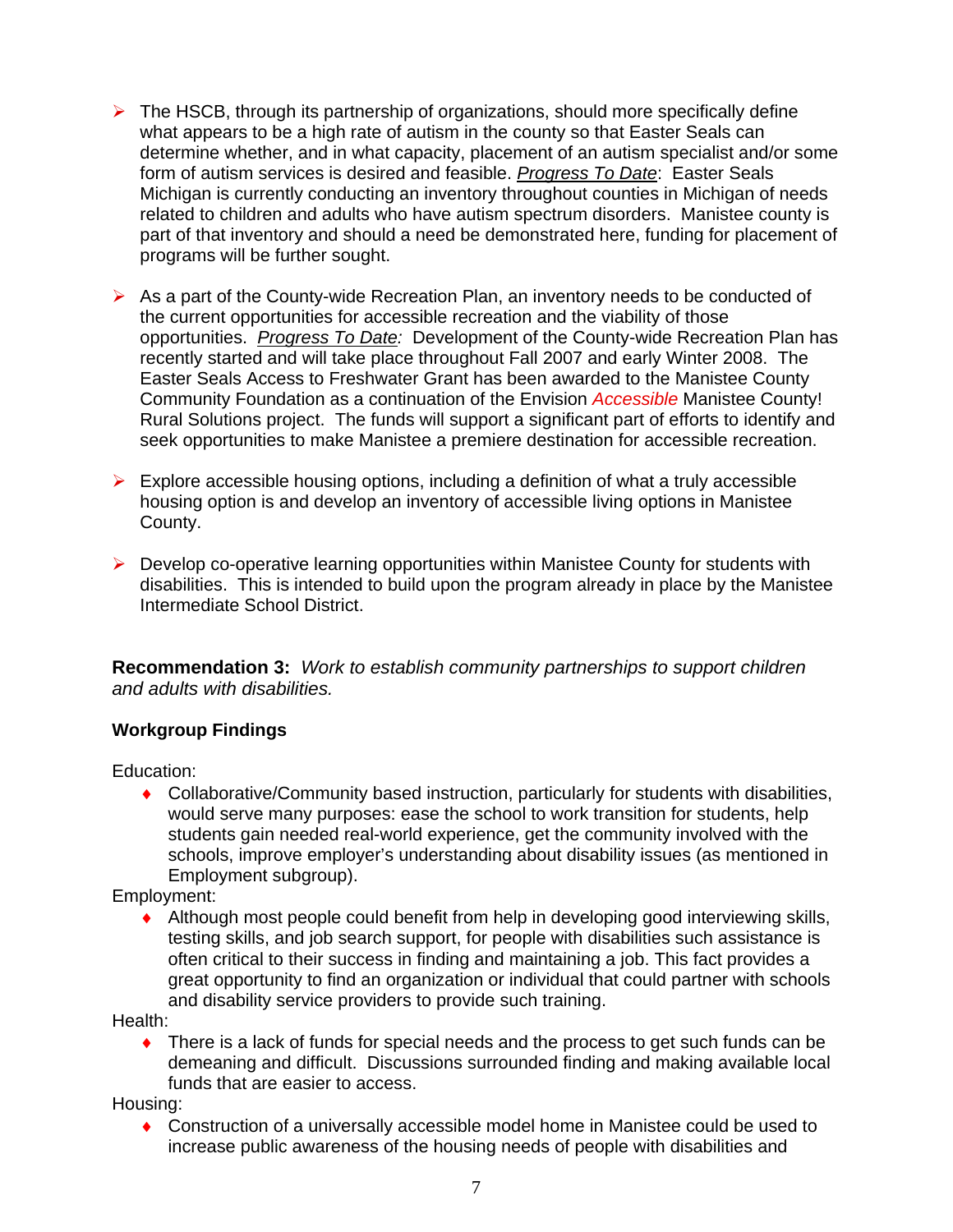chronic health conditions and serve as a community prototype for housing that meets those needs.

Recreation:

 $\bullet$  Community awareness about the need for and benefits of universal accessibility, particularly as the county moves forward with its various initiatives, needs to be raised.

Transportation:

♦ Manistee County Transportation is an excellent resource but has very limited capabilities because of funding constraints. Additional desired services include: increased coverage, longer hours, and weekend operations.

#### **Workgroup Recommended Actions**

- $\triangleright$  Assess, improve, and expand the current initiative administered by the Manistee Alliance for Economic Success in collaboration with Manistee-Benzie Community Mental Health to help people with mental health disabilities succeed in micro-businesses as entrepreneurs. This could be expanded to a program that includes support for people with ALL types of disabilities. *Progress to Date:* Easter Seals Michigan CEO proposed to the Chamber of Commerce leadership that if they would consider giving these new micro-business entrepreneurs a discounted Chamber membership fee of \$100.00 for one year, ES would be willing to pay that fee for up to ten people. Discussions will resume after a new director is put into place at the Chamber of Commerce. Funding is currently being sought to continue and expand programming for the micro-business initiative.
- $\triangleright$  Request the HSCB collaborate with Manistee County Transportation to assess how the County Dial-A-Ride service can be made more readily available and accessible to support the mobility of people with disabilities. *Progress to Date:* Another possible source of information and technical assistance is Easter Seals Project ACTION, Materials and contact information was shared with the workgroup and Easter Seals staff contacted the General Manager of the County Dial-a-Ride to provide additional details and encouragement for Manistee to apply for the opportunity to participate in the 2008 Mobility Planning Service Institute.

#### **Recommendation 4:** *Become known as an accessible destination.*

#### **Workgroup Findings**

• All work groups concluded that development of a vision statement about making Manistee County a universally accessible location and a sought-after tourist destination was essential.

#### **Workgroup Recommended Actions**

¾ *Adopt the following strategic vision statement: To make Manistee County the premier destination in the world for those requiring universal access to recreation, with an emphasis upon access to the county's Lake Michigan shoreline and its miles of lakes, streams, rivers, and wetlands. Progress to Date*: Michigan Easter Seals is pleased to announce a development grant of \$20,000 to the Alliance for Economic Success (AES). That grant will be used to develop the financial, technical, and human resources toward the strategic vision.